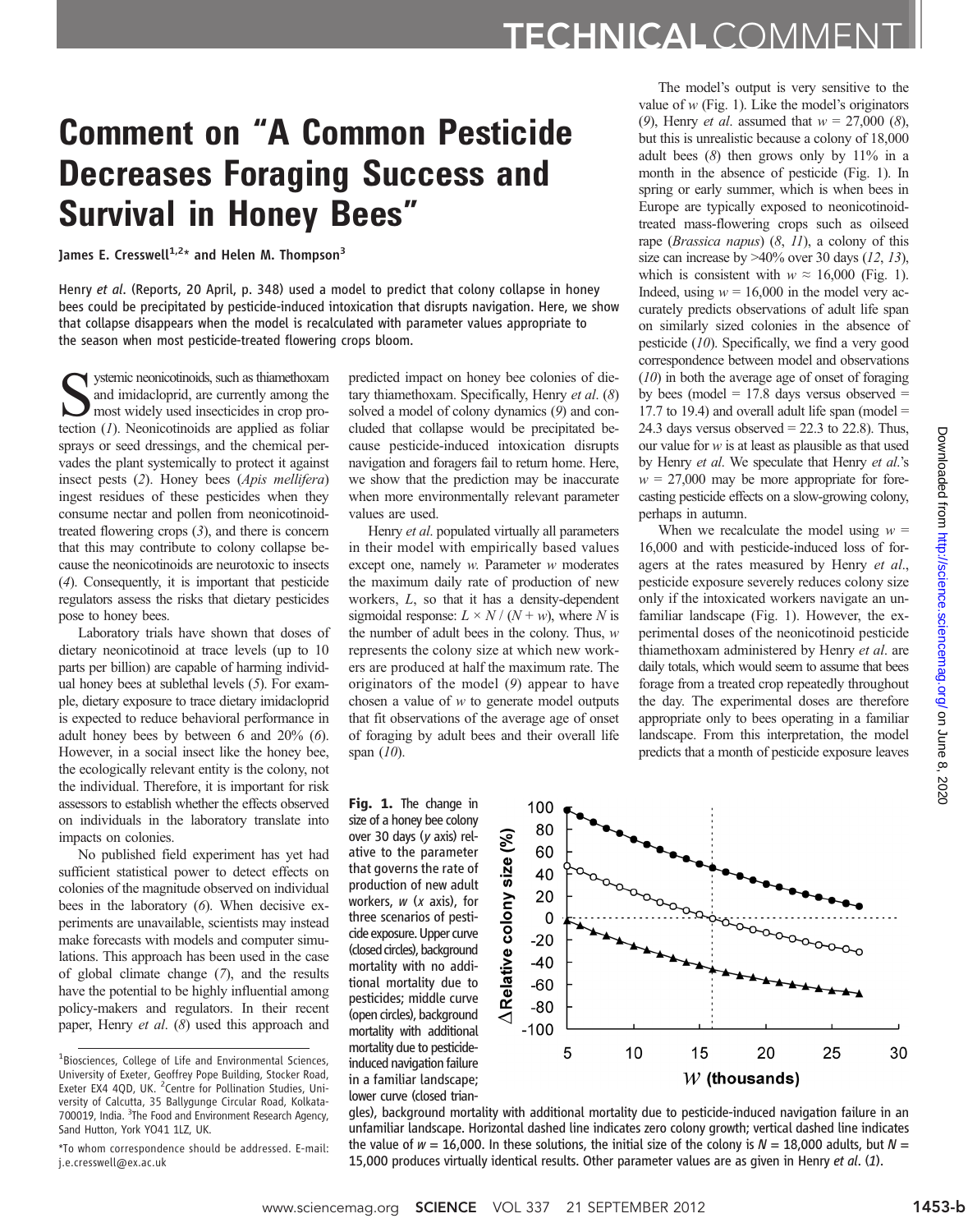## TECHNICAL COMMENT

colony size virtually unchanged (Fig. 1) and would not precipitate colony collapse.

As Henry et al.'s experiments so elegantly demonstrate, there is no question that dietary thiamethoxam harms honey bee colonies by elevating the mortality of adult foragers through navigation failure, at least when the entire daily intake of a forager is consumed in a single dose. However, what is at issue is whether thiamethoxam is capable of causing colony collapse. Our results suggest that dietary thiamethoxam would not precipitate collapse in healthy colonies in spring, but this does not rule out the possibility that colonies will be more vulnerable later in the year when their capacity to replace lost workers has diminished. Based on our analysis, we argue that (i) the forecast impact of thiamethoxam on honey bees is nuanced, being highly contingent on colonies' capacity for producing workers; (ii) pesticide regulators should be cautious in using

this model's outcomes when formulating a stance on controlling the future use of thiamethoxam; and (iii) colony-growth models may have a very important role in future risk assessments, but further research is required to ensure that they are fully validated and appropriately configured for the environmentally relevant context in which they are to be applied.

## References and Notes

- 1. A. Elbert, M. Haas, B. Springer, W. Thielert, R. Nauen, Pest Manag. Sci. 64, 1099 (2008).
- 2. R. Nauen, P. Jeschke, in Green Trends in Insect Control, Ó. López, J. G. Fernández-Bolaños (RSC Publishing, Cambridge, UK, 2011), 132*–*162.
- 3. A. Rortais, G. Arnold, M.-P. Halm, F. Touffet-Briens, Apidologie (Celle) 36, 71 (2005).
- 4. K. Matsuda et al., Trends Pharmacol. Sci. 22, 573 (2001).
- 5. T. Blacquière, G. Smagghe, C. A. M. van Gestel, V. Mommaerts, Ecotoxicology 21, 973 (2012).
- 6. J. E. Cresswell, Ecotoxicology 20, 149 (2011).
- 7. Core Writing Team, R. K. Pachauri, A. Reisinger (Eds.) Climate Change 2007: Synthesis Report (IPCC, Geneva, 2007).
- 8. M. Henry et al., Science 336, 348 (2012).
- 9. D. S. Khoury, M. R. Myerscough, A. B. Barron, PLoS ONE 6, e18491 (2011).
- 10. O. Rueppell, O. Kaftanouglu, R. E. Page Jr., Exp. Gerontol. 44, 447 (2009).
- 11. M. Hoyle, K. E. Hayter, J. E. Cresswell, Ecol. Appl. 17, 2123 (2007).
- 12. A. Imdorf, G. Bühlmann, L. Gerig, V. Kilchenmann, H. Wille, Apidologie (Celle) 18, 137 (1987).
- 13. M. L. Winston, J. A. Dropkin, O. R. Taylor, Oecologia 48, 407 (1981).

Acknowledgments: We thank J. Mauremootoo, B. Smith, P. Basu, and C. Tyler for comments on an earlier version. H.M.T. is funded by Defra. An EXCEL spreadsheet containing the model calculations is available online from the Exeter Research and Institutional Content archive (ERIC) at http://hdl.handle.net/10036/3648.

11 May 2012; accepted 8 August 2012 10.1126/science.1224618